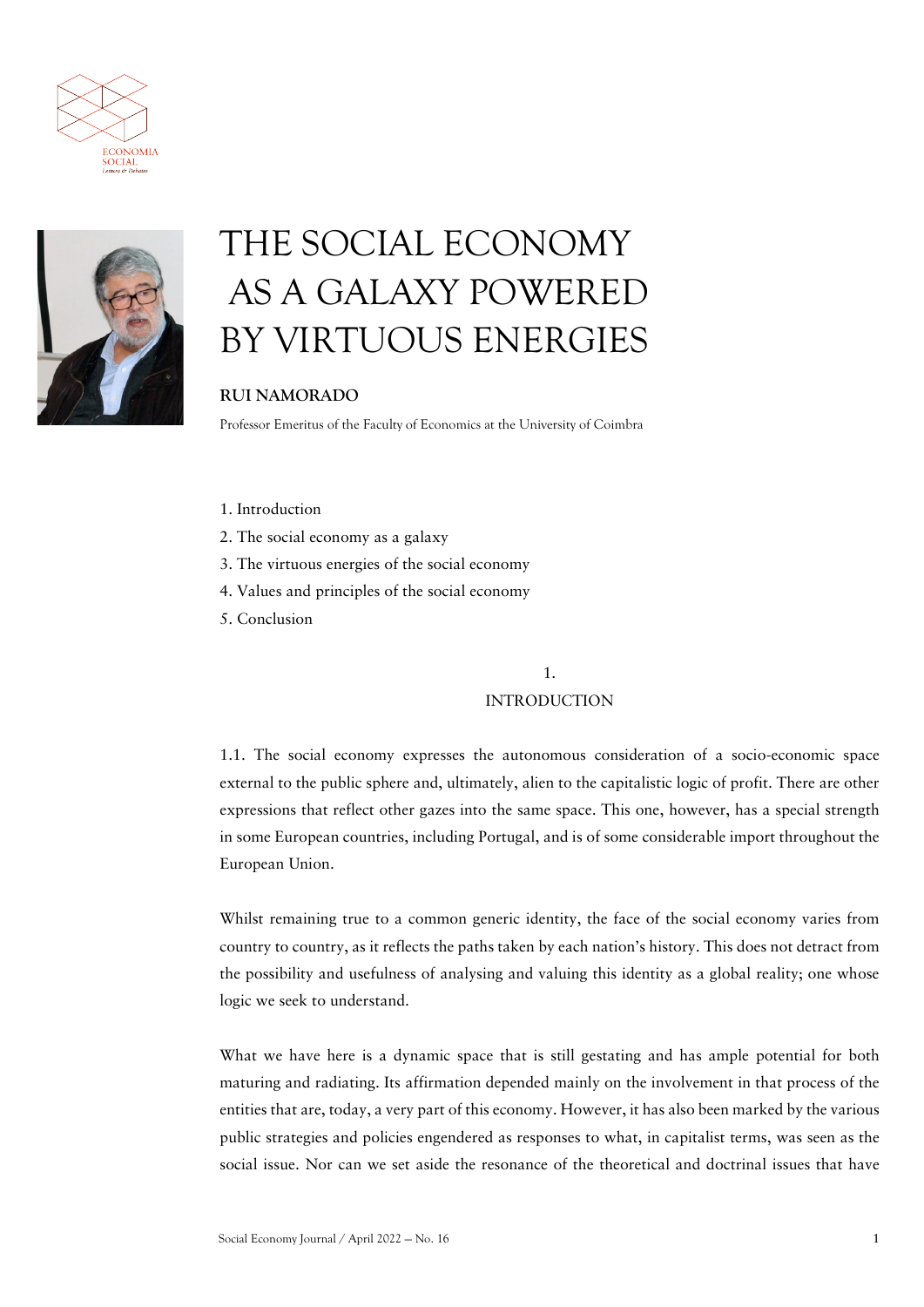

shaped it as an object of knowledge or its interaction and programmatic osmosis with the emancipatory struggles of humanist affirmation through which its victims have resisted capitalist predation.

1.2. Thus, the social economy started out as a *reality in itself*, with no self-awareness. It evolved through the autonomous dynamics of its various components, which did not recognise each other as parts of the same whole. When its maturity was sufficient to make institutionalisation possible, by generating a social space that both recognised itself as such and lent socio-political legitimacy, it became objectively possible to take a global view of the social economy. Thus, it became easier to detect interactions and conflations within it, as well as to revisit the histories of its components by combining them, and doing so in the light of a belonging, of no prior importance, to a space that transcends them. It is, therefore, natural that the various energies that give life to the social economy interrelate, thus underscoring their similarities and complementarities and raising the profile of both their common roots and their differences.

If we look closely enough, we can see that all of them have played a key historical role in the enabling and social construction of the human species, as it moves towards a dignifying and liberating civilisational and cultural affirmation, even if such progress is subject to the randomness of obstacles and setbacks. These energies were the connective tissue and sap that drove the emergence of human societies; they were their way of being. They nourished development, projecting themselves in multiple materialisations that, throughout history, emerged differently and in disparate territorial and cultural circumstances.

However, all these energies that structured collective action, by enhancing social dynamics, were more fruitful and more underpinning, the less they hindered the affirmation and maturing of the individuality of each human being as an autonomous, but never isolated, protagonist in the historical process.

Each of the great structuring typologies of collective action, which will be highlighted here, naturally brought together different materialisations, translated into specific energies that defined the concrete way of being of each entity or organisation and, ultimately, of each protagonist.

The integration of the constitutive energies of the social economy in the historical process, as forces and logics that induce humanity, makes it clear that they are not just the result of historical circumstantialisms, however important, or of socio-political imaginations, however brilliant. This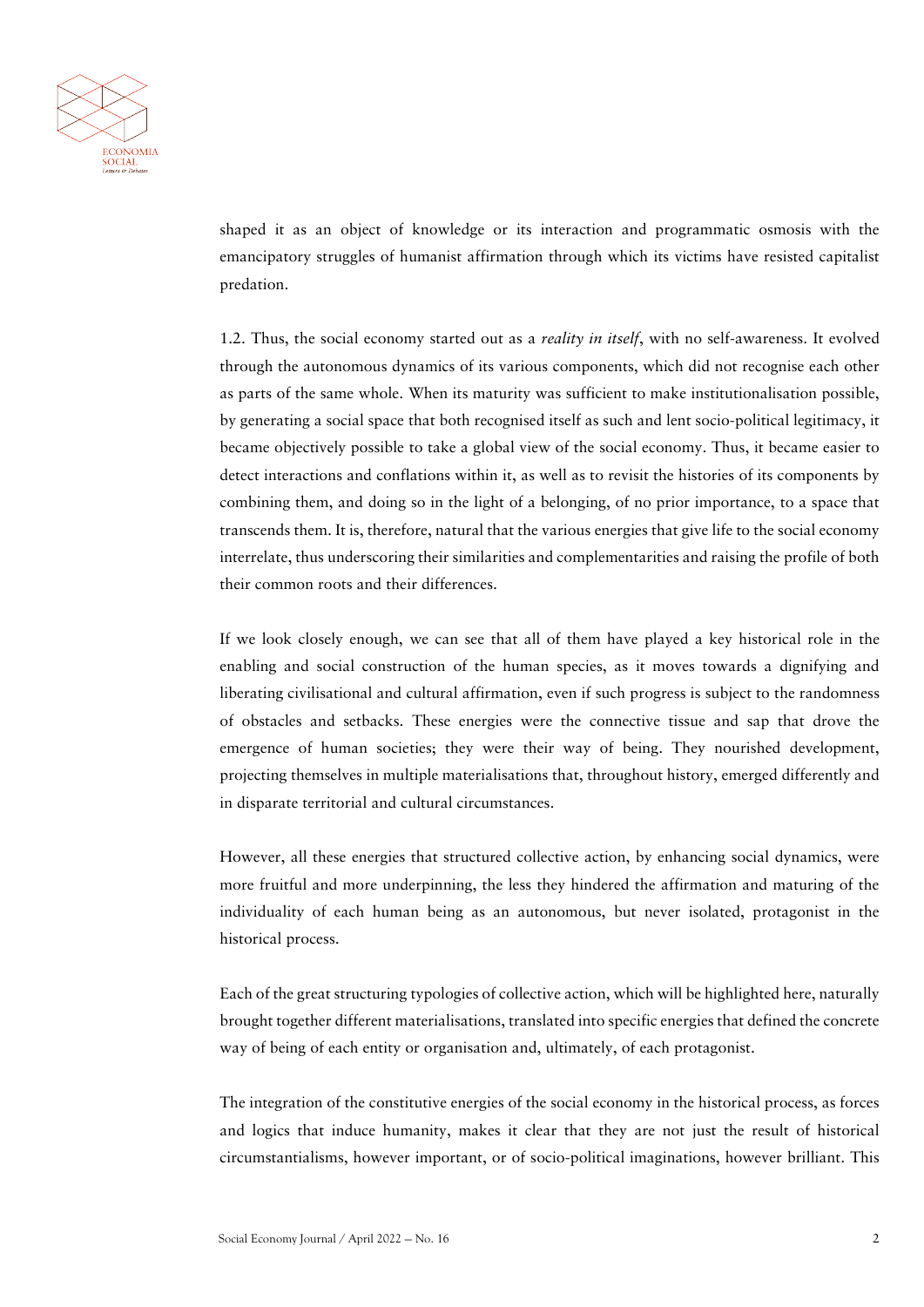

does not imply that these circumstantialisms or these theoretical and doctrinal imaginations are irrelevant in any way, as they reflect the intensity with which they have been imbued by the corresponding social practices.

1.3. The differentiation between living beings, which induced humanity, reached its final stage through the collective action of human beings. It was this that allowed the species to survive. Social life, the stirring of culture and the emergence of civilisation are all rooted in this differentiation. Once beyond the survival stage, the differentiations between humans intensified and stabilised, allowing the crystallisation of hierarchies that induced power relations and relations of exploitation. The process that generated this type of society resulted in the strengthening of hierarchies and inequalities. Inequalities in the necessarily intertwined distributions of wealth and power, each of which enhances the other.

Free association, cooperation among equals and reciprocal solidarity rooted in the community lost ground and became subordinate to the imperative logic of the societies of exploitation that became dominant. The social fabric reflected the successively diverse ways in which societies of exploitation reproduced themselves throughout history. Their own characteristics, their own structuring logic, became dominant. However, this did not prevent the subordinate survival of the logics and energies on which humanity was based.

In fact, if we look at the more dominant active principles of the social economy, particularly at the more striking impetuses that underpin the construction of the same, we find that those that reflect the cooperative, solidary and reciprocal energy are the most prominent and distinctive. However, if we examine them closely, we see that those organisations whose main structuring alignments are seated in these energies have largely resulted from differentiating processes occurring within broader sets. In truth, both cooperatives and mutual societies reflected the dynamics of specialisation of what some have called the initial associative nebula.

Let us call the energy of this nebula associative. The enormous range of activities in which such associations engaged meant that this associative energy took numerous disparate forms. This diversity induced various degrees of differentiation. The lesser differentiations engendered a diversity of types of association as a general category, whereas greater differentiations led to the emergence of new spaces capable of inducing categorically autonomous political-normative responses.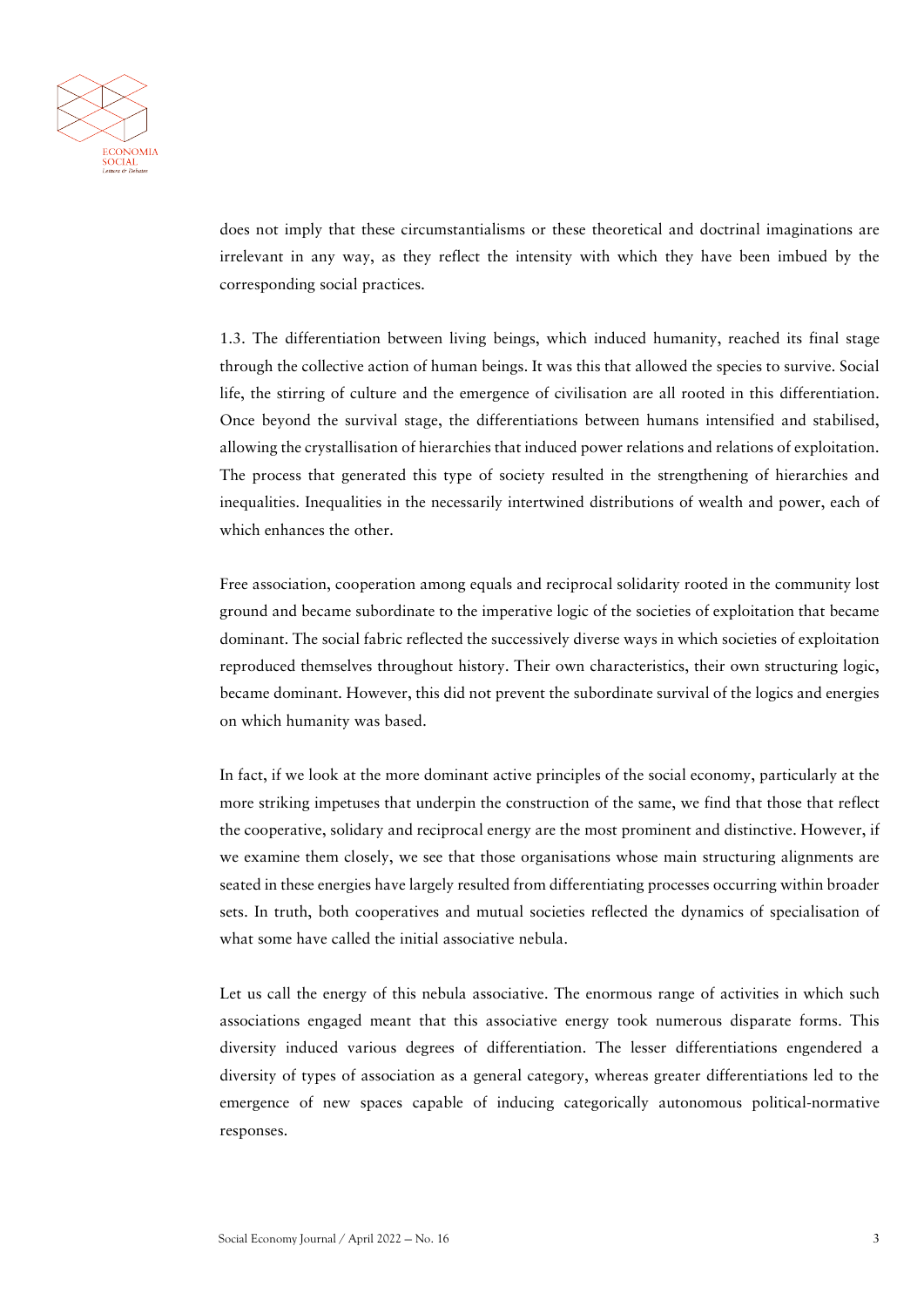

In Portugal, this autonomy was clearer in the case of the cooperatives. They gave rise to a differentiated legal space; one rooted in a new legal category—the cooperative. In fact, cooperativeness has its own legal and constitutional resonance and is regulated by a specific Cooperative Code.

1.4. By assuming itself to be a specific socio-political reality and being recognised as such, the social economy has acquired its own identity. An identity that is rooted in its components and yet also transcends them. The intensity with which the social economy tends to affirm itself is a factor in its development and will dialectically strengthen it.

Basically, it is a matter of attributing worth, as has already been said, to the process of converting a *social economy in itself* into a *social economy for itself*. This process is triggered by the protagonism of the different types of social economy entities, by the public policies that most directly concern them and by the theoretical and doctrinal framework construed through the study of the same. In other words, this is a process that reflects the way in which the social economy permeates the evolution of capitalism, intruding on it to the extent that it becomes one of its aspects. For some, it is seen as bringing balance, while others see it as a harbinger of its own possible downfall.

This ongoing maturing of the social economy enhances the appreciation of its overall logic and reinforces the importance of understanding the nature and the conflation of the various types of forces that drive it. In order to clarify the essence of this overall logic and the main types of energy it translates into, it may be useful to resort to a descriptive metaphor, the metaphor of the galaxy.

1.5. Comprehending the system of forces that combine to form the dynamics of the social economy is an important part of coming to understand it. In searching for such an understanding, by resorting to the metaphor of the galaxy, it is necessary, or just convenient, to identify the energies into which these forces translate.

It should be borne in mind that the social economy is a weaving of diversified collective actions that are the result of individual decision-making that tends to be free. It is these collective actions that embody the sought-after energies. Their diversity squares with the irreducible specificity of each concrete action. However, this heterogeneity may be addressed, by organising it into major types according to their characteristics. These types will be designed as a function of the characteristics that are seen as important.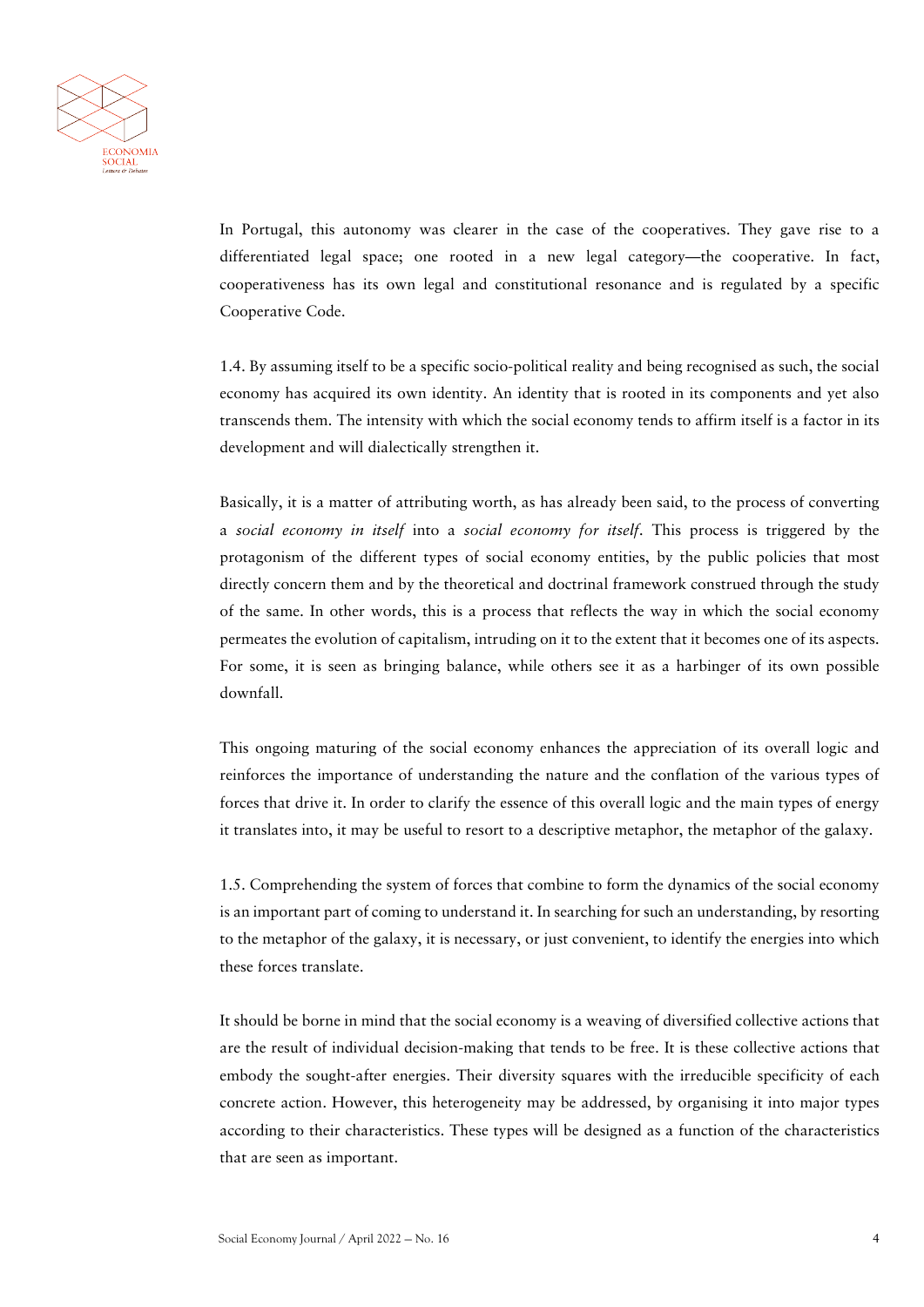

Thus, if we start from the *social economy for itself* as it is today<sup>[1](#page-4-0)</sup> and delve into the historical trajectory of its main constellations, we are able to typologically group the energies that have given these constellations life. These types of energy are present in all the constellations, but in some cases, they can form the backbone of the dynamics of one of them.

#### 2. THE SOCIAL ECONOMY AS A GALAXY

2.1. If we look at the social economy as a whole, with its surprising global dynamic, and pay attention to the sometimes-contradictory impulses that run through it and to the different identities manifested within it, we find that it is a complex moving mechanism. A mechanism moved by its own logic, which incorporates components that are also both relatively complex and endowed with their own specific logics.

For a long time now, I have been using a descriptive metaphor that may help us to understand it better. It can be helpful to look at the social economy as if it were a galaxy, made up of multiple constellations which, in turn, unpack into different types of entities that incorporate protagonists endowed with their own individuality. These constellations mingle dynamically, interacting with each other, just as the component entities do within each of them.

- *c) Misericórdias (institutional charity organisation);*
- *d) Foundations;*
- *e) Private social welfare/charity organisations not covered by the preceding categories;*
- *f) Associations with altruistic purposes that work in the fields of culture, recreation, sports and local development;*
- *g) Entities in the community and self-managed subsectors that are constitutionally part of the cooperative and social sector;*
- *h) Other legally constituted entities that subscribe to the guiding principles of the social economy, as established in Article 5 of the above law, and are listed on the social economy database.*

<span id="page-4-0"></span><sup>1</sup> In the Portuguese case, Article 4 of the Framework Law for the Social Economy (Law No. 30/2013) lists the entities that are legally recognised as being part of the social economy, namely:

*a) Cooperatives;*

*b) Mutual associations;*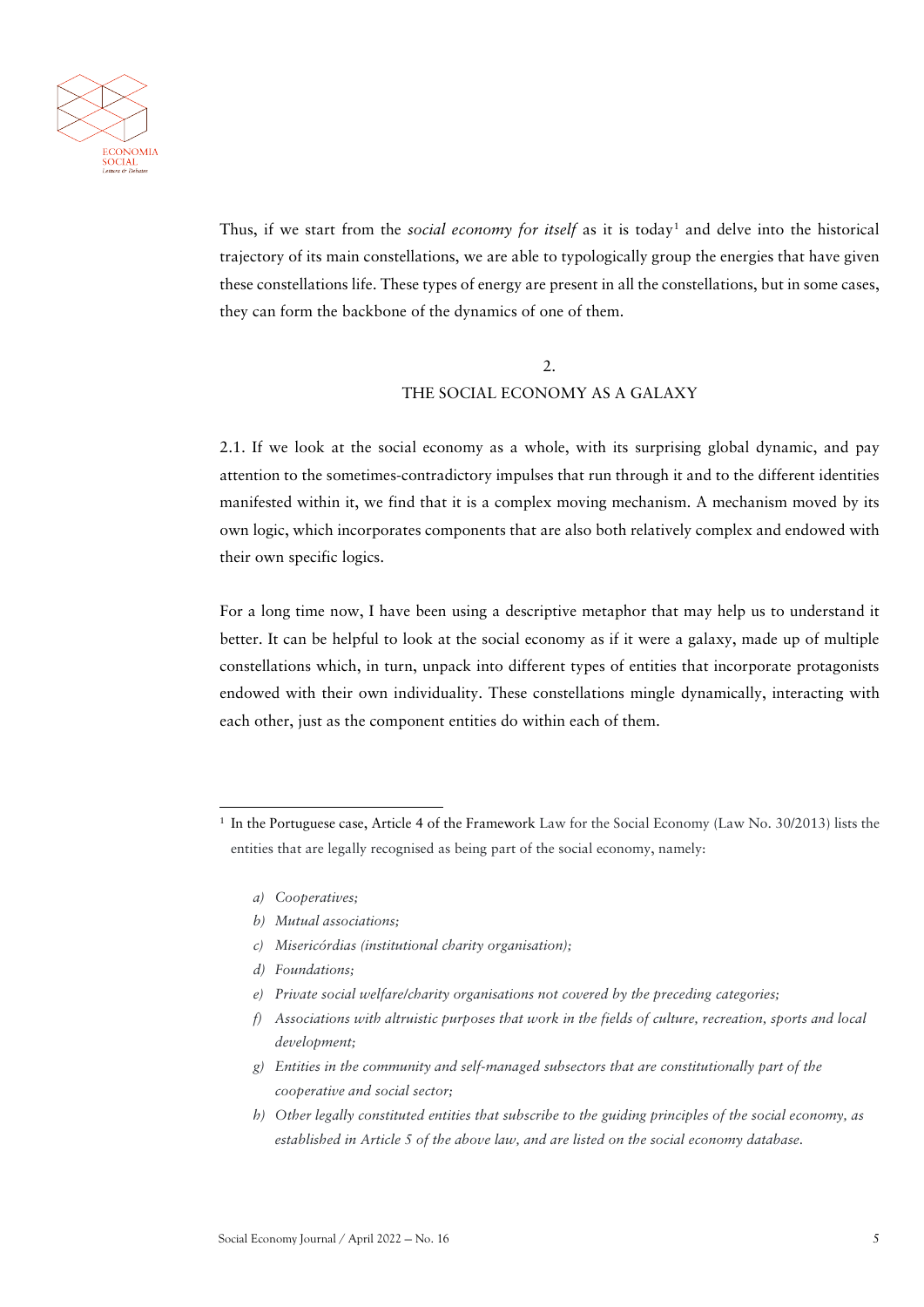

2.2. In order to make the very most of the clarifying potential of this metaphor, we need to pay close heed to some of the key ideas it offers regarding the social economy.

I. The first involves recognising it as a whole whose parts are, however, clearly distinct from each other. Thus, the complexity and heterogeneity of the social economy is immediately underscored. We are talking about a system of constellations whose heterogeneity does not preclude a common overall dynamic. The complexity of this system is precisely this dynamic heterogeneity, which should never fade to the point of extinction nor be exacerbated to the point of becoming dissipative.

II. The second idea highlights the importance that an awareness of belonging to the social economy as a whole has in shaping the identity of each constellation, of each constituent entity. In other words, the dawning realisation in each constellation and each of its parts that they belong to a galaxy that encompasses and transcends them is part of a slow maturing process that transforms a *social economy in itself* into a *social economy for itself*.

III. Another key idea is that inter-cooperation serves to underpin and induce greater cohesion of the whole. Indeed, inter-cooperation forms a true symbolic connective tissue, not only of the whole galaxy in question, but also of each of its constellations. It is a core element of the respective way of being.

IV. A fourth key idea leads us to interweave full respect for the historical identity of each constituent constellation into the importance of their being an integral part of the social economy. If the social economy as a whole is to have internal balance, then integration must not involve any stripping out of character. This also acts as strong check on the trivialisation of the same, whether of the whole or of any of its parts.

V. A final key idea, closely related to the previous one, is that each constellation's autonomy is valued but the fact that it belongs to the galaxy in question is not disregarded. It could also be said that the autonomy of each of the parts is a key factor in the life of the whole.

We are, therefore, talking about each constellation's relative but irreducible autonomy, as, on the one hand, part of the galaxy that it represents and, on the other, as a unit of last resort that does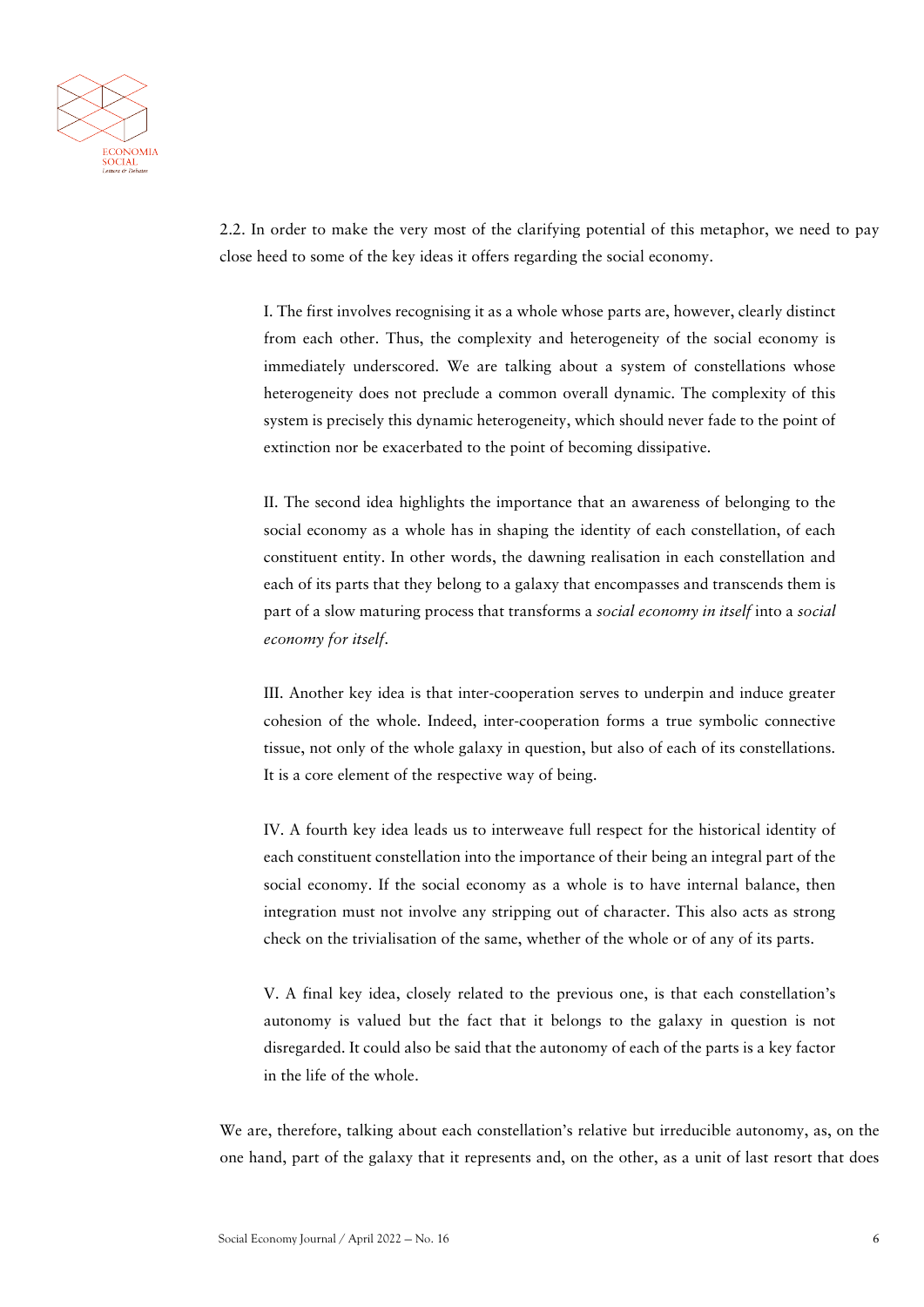

not erase the diversity that is intrinsic to it. This is how a complexity is generated; one that induces tensions convertible into a propulsive energy that is embodied in its own logic.

2.3. It is thus a predominantly organised space; an institutional space powered by cooperative, solidary and reciprocal energies. In order to have a clear reflective image of this, we use a metaphor to describe it. It should be stressed that the existence of a galaxy-wide dynamic objectively renders the constituent component autonomies relative. That is, after all, the way of being of this whole.

Autonomy and unity, therefore, go hand in hand. The identity of each star within its constellation and of each of these within the galaxy should be given their full value, without overlooking the fact that the components are also parts of the whole. There is a global dynamic that involves and is expressed by piecemeal dynamics. Dissipative impulses jostle with congregative ones, in a space populated by centrifugal and centripetal forces that are in a state of permanent interaction. The autonomy of the stars and their constellations feeds into the way in which they become part of the social economy. The whole is the sum of the parts, but each of the parts is reciprocally permeated by the logic, values and principles of the social economy as a whole.

2.4. It should be stressed that the metaphor we are using allows us to highlight the contradictory dynamics, the conflicting impulses that make themselves felt in the social economy. These can be sources of a propulsive energy. And if this is not to be forgotten, nor is the risk of exacerbating them to the extent that they turn into dissipative forces.

Indeed, these conflicting tensions help to avoid stagnation. Therefore, the non-dilution of each constellation in a hypothetical uniform fabric is an enabling factor for the galaxy as a whole. Moreover, the galaxy is only truly secured through the protagonism that each of the constellations actually takes on. It could be said that the social economy, at our current time in history, would not survive if it were converted into a uniform landscape, into a still life. At the very least, it would see its importance greatly diminished.

2.5. It is the identity of each of the social economy constellations that marks the limits of its own autonomy and the way in which it is materialised. Autonomy cannot go so far as to become selfexclusion.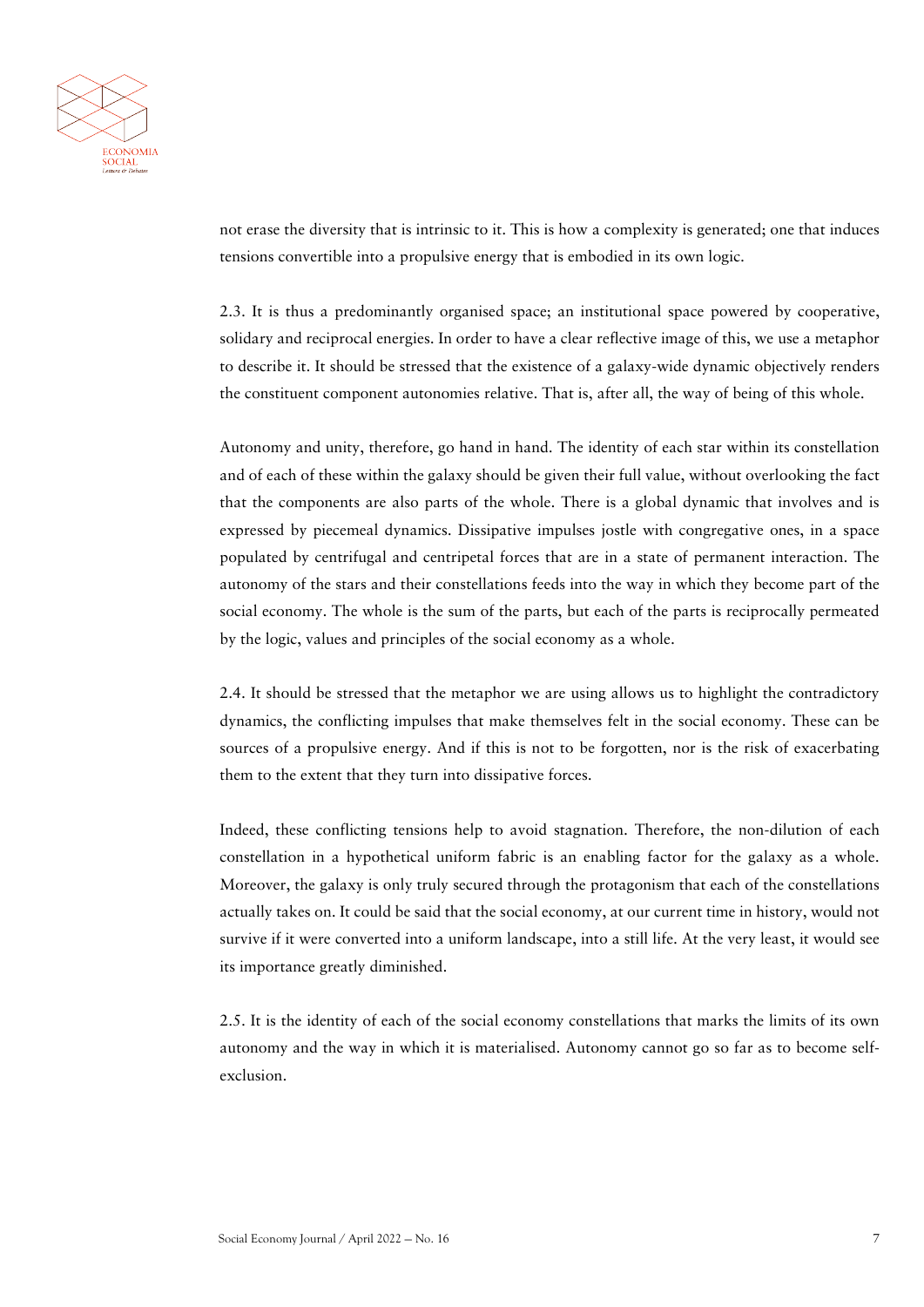

Each constellation has, in turn, its own dynamics, which result from its specificity. Due to its nature, which is also complex, it comprises more circumscribed bundles of differentiated and more specific dynamics, in a chain of increasingly less generic levels, right down to unity.

2.6. To conclude, let us summarise and highlight the most important aspects of what we have just said. Excessive homogenisation and a forced erasing of the tensions that run through the social economy increase the risk of stagnation.

As we have stated, the autonomy of the various entities, at their different levels, is naturally relative and is, therefore, compatible with incorporation in the unity that materialises the cohesion of the whole. This cohesion is energised by its internal diversity. Therefore, the vitality of the whole is necessarily contingent on the vitality of the parts, of each constellation and, ultimately, of each individual entity.

Thus, the descriptive metaphor of the social economy as a galaxy, with its constellations, its star systems and its planets, allows us to better understand the conflation of unity and heterogeneity, the conflation of the movement of the whole with the piecemeal movements on its various levels, the conflicts that do not imply fragmentation, the contradictory impulses that do not provoke dissipation, the awareness of belonging to a galaxy that does not override an awareness of belonging to constellations, star systems and individual stars.

Finally, not only is the metaphor a helpful aid for understanding the social economy as a set of organisations, but it also allows room for the incorporation, as dispersed forces and flows, of social practices not anchored in organisations that specifically and globally correspond to them.

#### 3. THE VIRTUOUS ENERGIES OF THE SOCIAL ECONOMY

3.1. As we have already said, the collective action of human beings has been the main driving force behind their survival and their differentiation as a self-aware species. However, the gradual differentiation within this group gave rise to the formation of subordination and domination inducing hierarchies and powers that allowed exploitative relationships to be established between humans. Societies of exploitation subordinated the free-associative dynamics and community solidarities on which humanity was founded.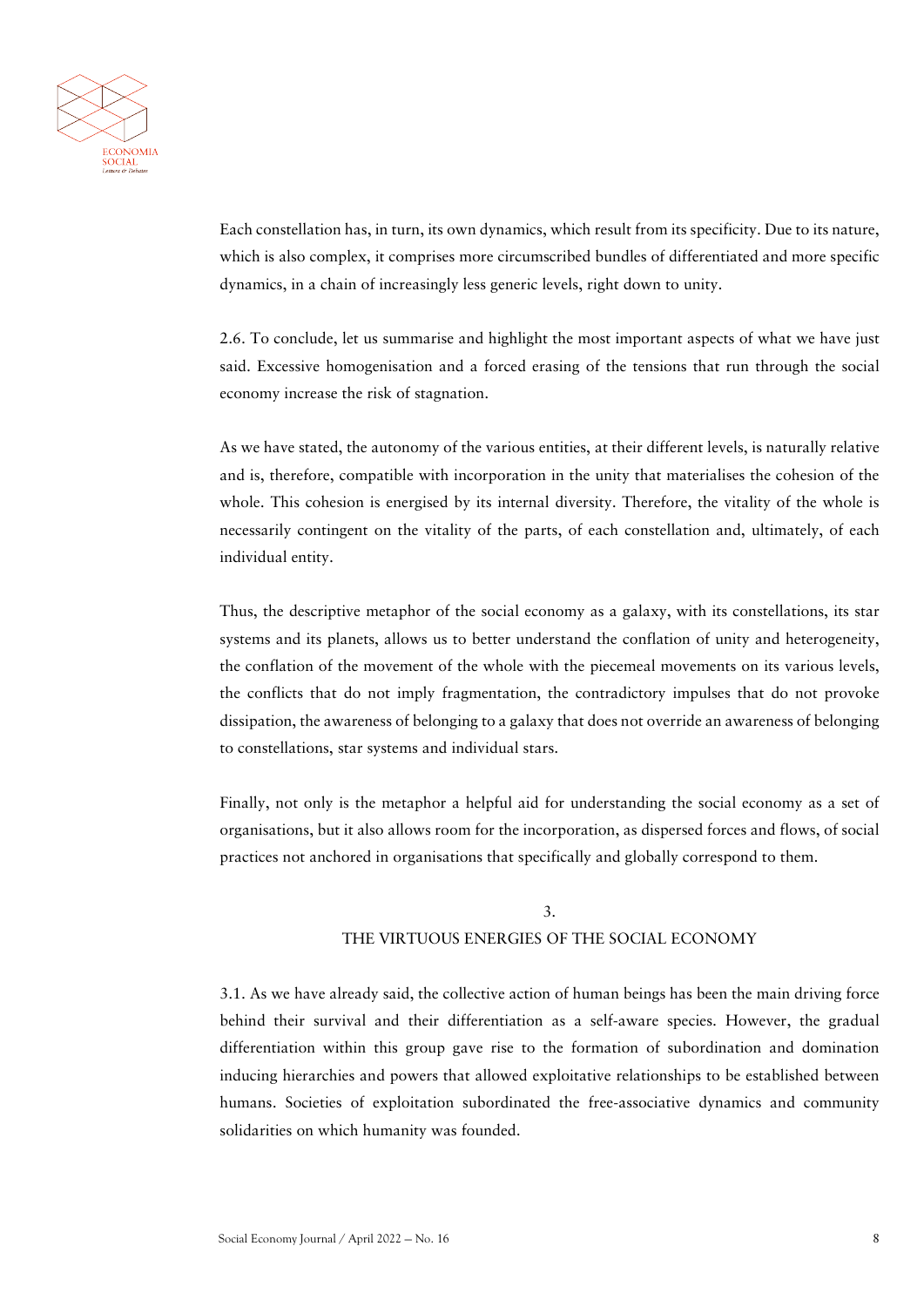

The energies in which these dynamics are embodied reflect the community-based logics that are inherent to the collective survival instinct of human societies. They are, to varying extents, present in their very beginnings, before the rise of the unequal and hierarchical social models inherent in societies of exploitation. Throughout history, they have survived in these societies as subordinate islands or archipelagos albeit to different and fluctuating degrees. In the capitalist mode of production, the enhancing of the hegemony of the latter's logic has only deepened the differences.

3.2. Of the types of energy that clearly indicate the specificity of the social economy, the most important are the cooperative, the reciprocal (or mutualist) and the solidary. However, as we have seen, there is another energy that has also driven the associative phenomenon as a whole and this cannot be ignored. It seems appropriate to call it associative energy.

We are dealing here with types of energy that conflate and combine with each other. Associative energy, however, corresponds to a broader and less differentiated space. It may be seen as a multidimensional force, diversified according to the contexts in which it functions and the realities it engenders. This differentiation may reach various levels that equate with autonomous types of organised protagonisms and even with specific legal categories.

In truth, this differentiation may translate into mere adjectivisations of the associative phenomenon into historically differentiated protagonisms that generate autonomous legal normativities, as is the case of mutualist associations. However, it can go even further, by giving rise to autonomous legal categories, as is the case of cooperatives.

In fact, cooperative and reciprocal energies are autonomous types within the class of associative energies. The relative autonomy of the former is less marked than that of the latter.

Entities that are structured with more solidary energy can take the associative form, although they can also be foundational in origin. Thus, the associative region does not fully occupy the solidary space, insofar as it must share it with the foundations, at least.<sup>[2](#page-8-0)</sup>

<span id="page-8-0"></span> $2$  Article 82(3)(d) of the Constitution of the Portuguese Republic establishes that the solidarity subsector of the cooperative and social sector includes: "*the means of production owned and managed by non-profit collective entities whose main objective is social solidarity, namely entities of a mutual nature*."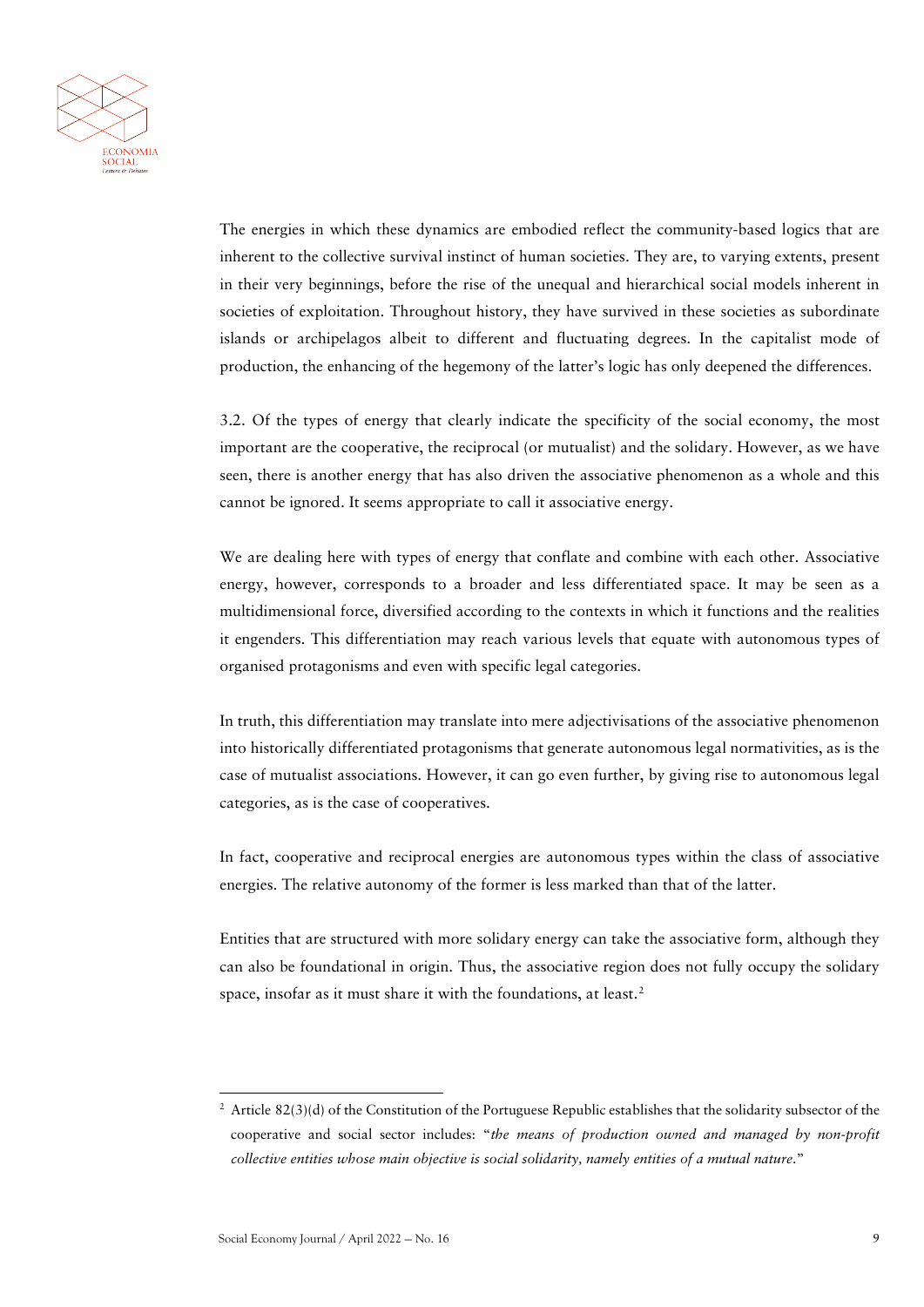

Furthermore, in the Portuguese case, the social economy is also rooted in a generic associative energy. This energy specifically drives those associations that, while not IPSS (private welfare organisations and charities), are covered by the LBES (framework law for the social economy), which differs as regards the types assumed by these types of association.

3.3. Let us reflect a little more on the types of energy we have been looking at.

Associative energy can be interpreted as an expression of humanity, the resonance of a fraternalism anchored in a communion of horizons, the root and condition for the survival of the species and a driver of progress. To this extent, it can be thought of as a community energy freed from the condition of territoriality. In fact, if we see in this last a primary sociability rooted in the land, associative energy can be viewed as a reproduction of its logic, but one that is subordinated to a freely assumed communion of objectives, devoid, or not, of territorial roots.

Cooperative energy, on the other hand, can be seen as a type of associative energy that results from an evolution that leads to a qualitative leap. A leap generating a new quality, rooted in an autonomous type of energy, inducer of a differentiated category. This is a type of energy that involves the imperative of ongoing mutual help between its protagonists. This help is, thus, a condition for the effectiveness and perpetuation of organisations whose dominant active principle is productive cooperation. It can be said that the fact that cooperatives are the expression of a symbiosis between an association and a company has objectively imposed the transformation of associative energy into cooperative energy. This type of energy is designed to give life to that symbiosis.

On the other hand, reciprocal energy, which underpins mutualism, represents a lesser degree of differentiation from the initial associative nebula. Although similar to cooperative energy, it reflects a lesser degree of differentiation, which is illustrated by the fact that mutualist organisations in Portugal are led by entities which have the legal form of associations.

It should also be remembered that, in Portugal, mutualist associations are covered by the IPSS statute. This not only evidences the solidarity aspect of mutualism but also shows how central it is to the dynamics and institutional design of the same.

Moreover, it is also possible to see solidary energy as a maturing of community energy. It results from a different evolutionary line from associative energy and can be seen as a community resonance subsisting in societies of exploitation.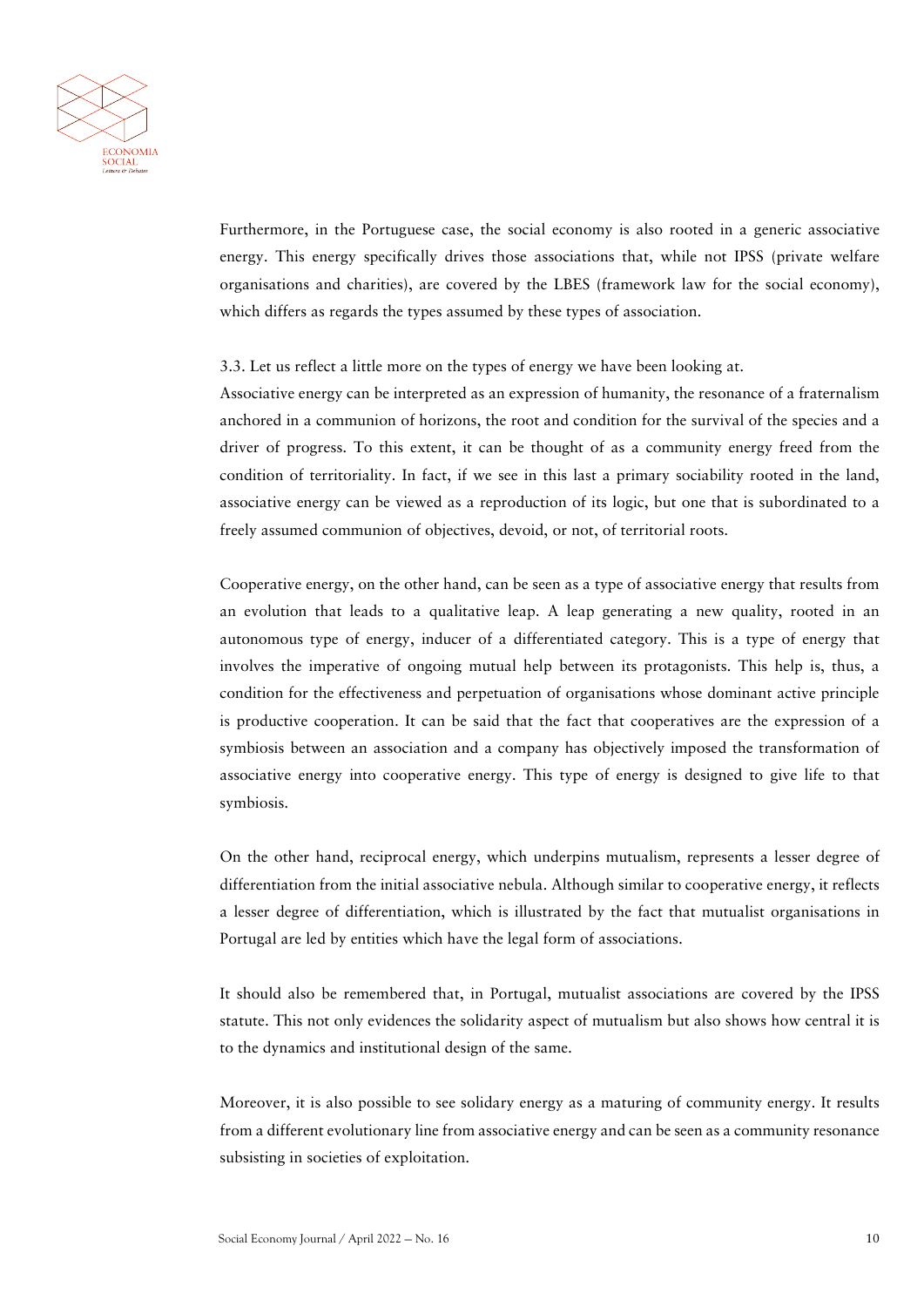

These types of energy constitute an interactive space that generates synergies, but which should not be thought of as one-dimensional, since the various energies relate to each other through different planes.

3.4. Community, associative, cooperative, mutualistic and solidary energies give life to the social economy by coming together in a bundle that conflates them. In a way, they constitute the bundle's connective tissue. This is not a homogeneous connective tissue, in which they would all combine in the same way, contributing equally to the construction of the whole, but rather a vast heterogeneous fabric, whose diversity reflects the different contributions of the various types of energy. This heterogeneity is projected in the diversity of constellations found in the social economy.

Returning to the galaxy metaphor, it should be noted that community energy is predominant in the entities of the community sector enshrined in the Portuguese Constitution. In the associations, associative energy is dominant; in the cooperatives, the dominant energy is cooperative; in the solidary constellation, solidary and in the mutualistic constellation, mutualistic or reciprocal energy predominates. In fact, the existence of areas with differently predominant types of energy helped to shape the autonomy of the various constellations.

These energy sources, which give life to the social economy, are the active principles that most strongly influence it. They are the lynchpins of its structure it and imbue its ethical dimension as values.

In commenting globally on these lynchpins, on these sources of energy, we can say that reciprocity is a space in which cooperation and solidarity overlap, since, to a certain extent, it can be seen as a specific form of cooperation. There is no reason why it cannot also be seen as a type of solidarity, when viewed from a different perspective. However, cooperation mainly makes itself felt through the way its protagonists work together, while solidarity is mainly reflected in the external objectives pursued by each organisation.

On the other hand, the historical rooting of all of them in community and associative energies, and the proximity thus engendered, operates as a favourable backdrop for an interactive conflation, even if this rooting is typologically diversified.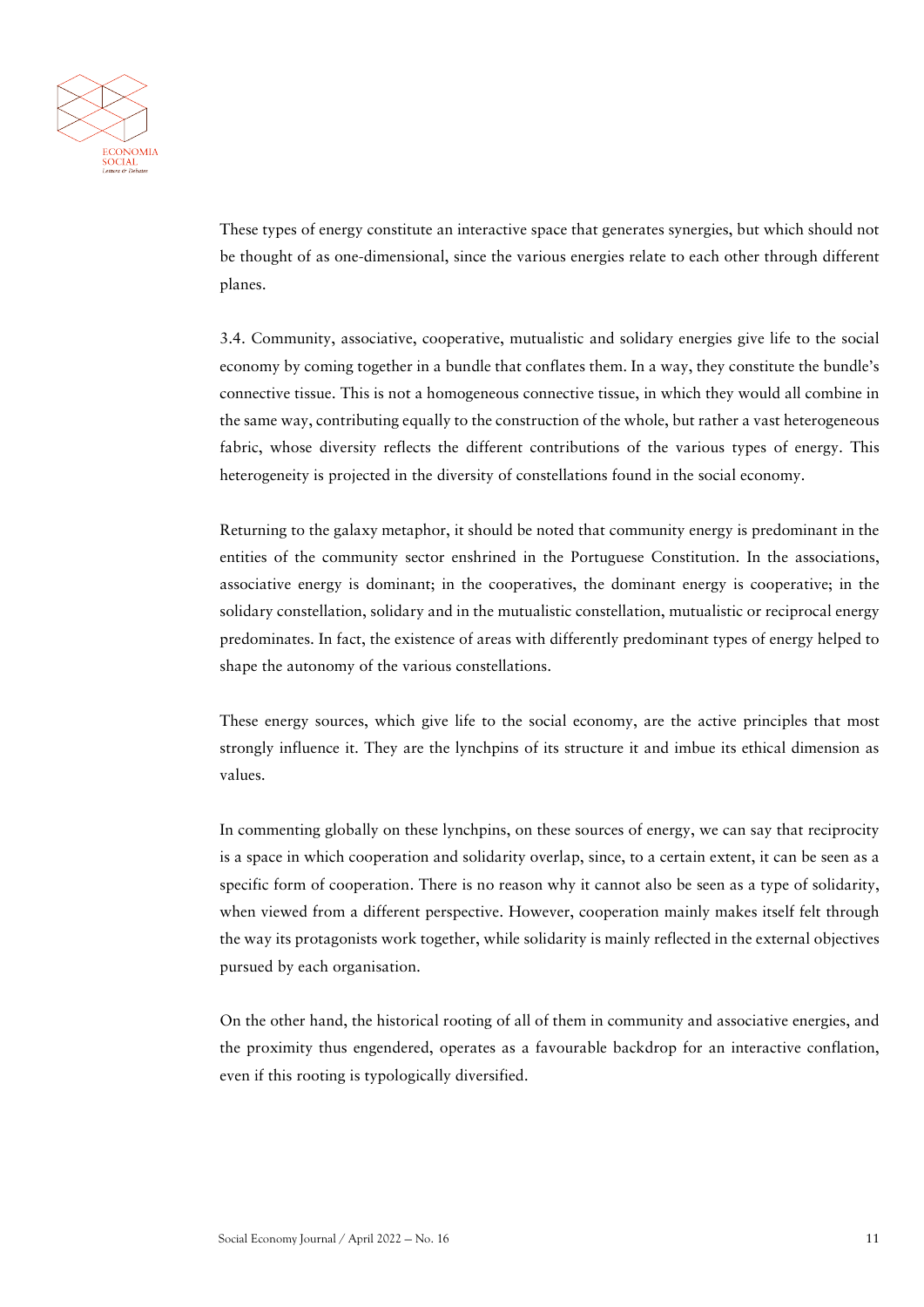

#### 4.

#### VALUES AND PRINCIPLES OF THE SOCIAL ECONOMY

4.1. The energies that kindle the social economy and the cloud of values and principles that envelop it generate a force field that gives it life. Thus, the process of transforming the *social economy in itself* into a *social economy for itself* involves an awareness not only of belonging to the galaxy as a whole, but also of the importance of these energies and of a set of principles and values that exist in harmony with them. These energies are not only compatible with and complementary to each other but can also be also harmonised with a set of values and principles that guide them in an overall sense.

In fact, the life in the galaxy in question translates into a web of activities that fill its everyday life. These actions adhere to an ethic that is embodied in certain values and principles that imbue (or should imbue) the choices and behaviours of its protagonists. This force field naturally conditions the corresponding legal normativity, the public policies that affect it and the theories and doctrines that seek to understand it.

4.2. In the Portuguese case, the Framework Law for the Social Economy clearly<sup>[3](#page-11-0)</sup> stipulates what those values and principles are <sup>[4](#page-11-1)</sup>. It begins by valorising its autonomous nature and the fact that its central objective is the direct or indirect pursuit of the general interest. It then explicitly sets out a number of guiding principles.

First of all, it enshrines the primacy of people. From this, it follows that, for social economy entities, the reproduction of capital is not an active principle, since they only use it as a tool. This primacy is written into their genetic code. It cannot be properly understood without considering it in conjunction with the primacy of social objectives that explicitly accompanies it. Indeed, the primacy of persons is in no sense selfish. On the contrary, it is imbued with an irreducible sociality which gives it an unequivocally collective dimension. In fact, individual protagonisms in the social economy always include the organised collective subjectivities that, ultimately, embody it, both primarily and institutionally.

<span id="page-11-0"></span><sup>3</sup> Law No. 30/2013 (or Framework Law for the Social Economy—LBES) was published in the *Diário da República* on 6 June 2013.

<span id="page-11-1"></span><sup>4</sup> See Article 5 of the LBES which details the "Guiding Principles" that are addressed here.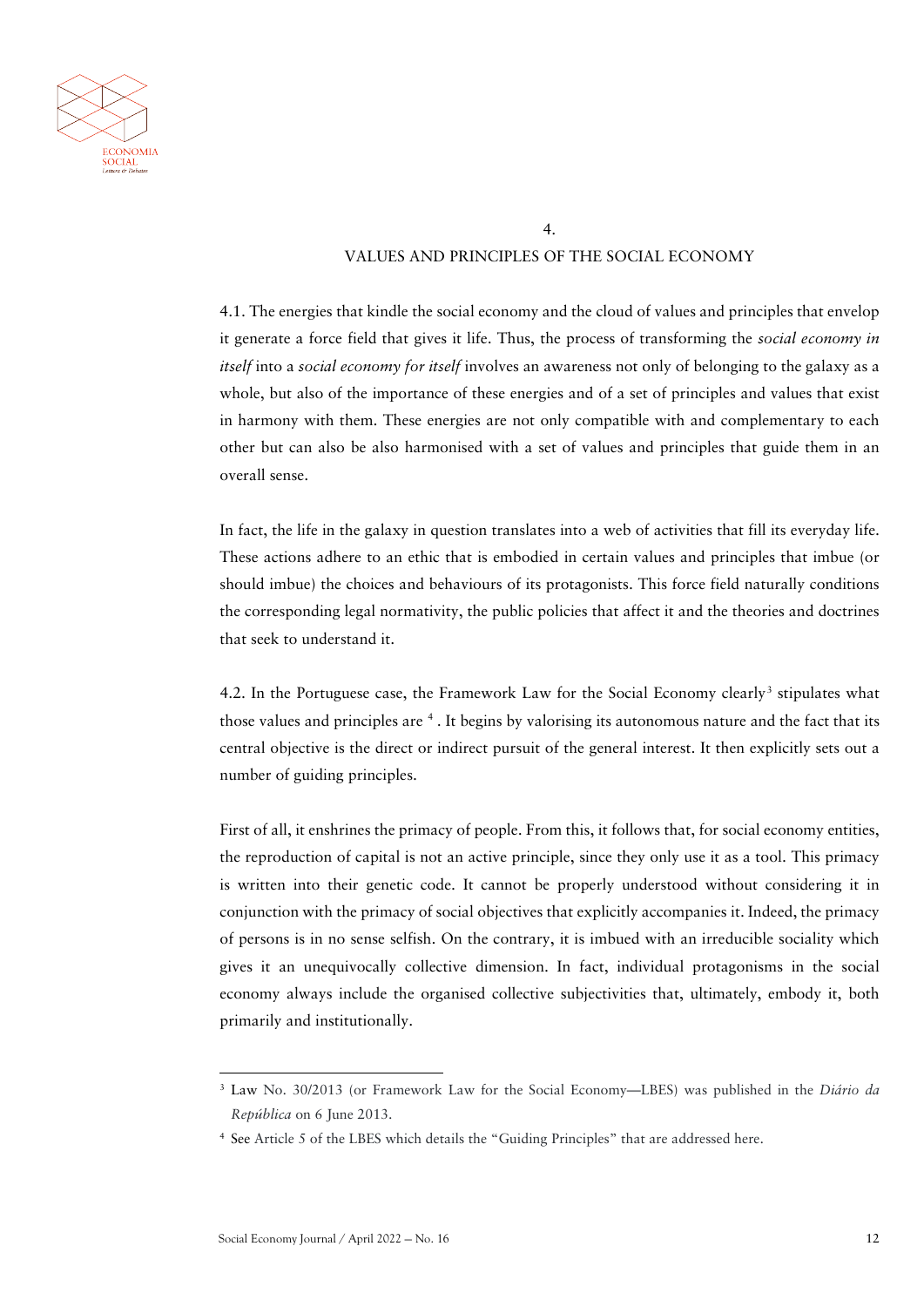

The next affirmation concerns the freedom and voluntariness of membership and participation in social economy entities. This means that the individual protagonists of this type of organisation should interact with them on the basis of an ongoing exercise of freedom. This is something that will always be disrupted by any breach of entity autonomy.

Thus, in practical terms, the value of democracy is embodied in the enshrinement of the democratic control of these bodies by their members. This structuring principle is clearly established as an irremovable value. Naturally, it synergises closely with freedom and voluntariness, but it will also lose practical resonance if it coexists with any weakening of autonomy.

It then establishes the need to reconcile the various types of interests at stake. On the one hand, there are the interests of the members, users or beneficiaries, depending on the type of entity, and, on the other, the general interest. The valorisation of this dichotomy, by stressing the need to prevent the general interest from being obscured by the absorbing consideration of other interests, should not mask the fact that the pursuit of the dichotomy is also, in itself, part of the general interest.

The enshrining of the autonomous and independent management of social economy entities makes their structural autonomy all the more robust, both as regards public entities and private entities that are not part of the social economy. This is how the structural and functional importance of autonomy for these organisations is clearly foregrounded.

A general guideline is then established for the distribution of surpluses, that is to say, of operating profits, of any surplus of revenues over costs. The general rule is that such surpluses should be allocated to the pursuit of the purposes of the social economy entities in accordance with the general interest.

However, this rule embodies a relative disregard for the specific nature of cooperatives and the distribution of their surpluses. These depend on the operations that took place during each period agreed between each cooperative and its cooperative members. They cannot, therefore, be treated as remuneration of capital. Therefore, the scope of this principle is clarified by implicitly referring to cooperative surpluses, whilst cases in which such exclusion results from the specific nature and substratum of any constitutionally enshrined social economy entity are excluded from its scope.

The same article that sets out the list of principles I have just mentioned enshrines respect for certain values as one of these principles. These values are listed: solidarity, equality with an emphasis on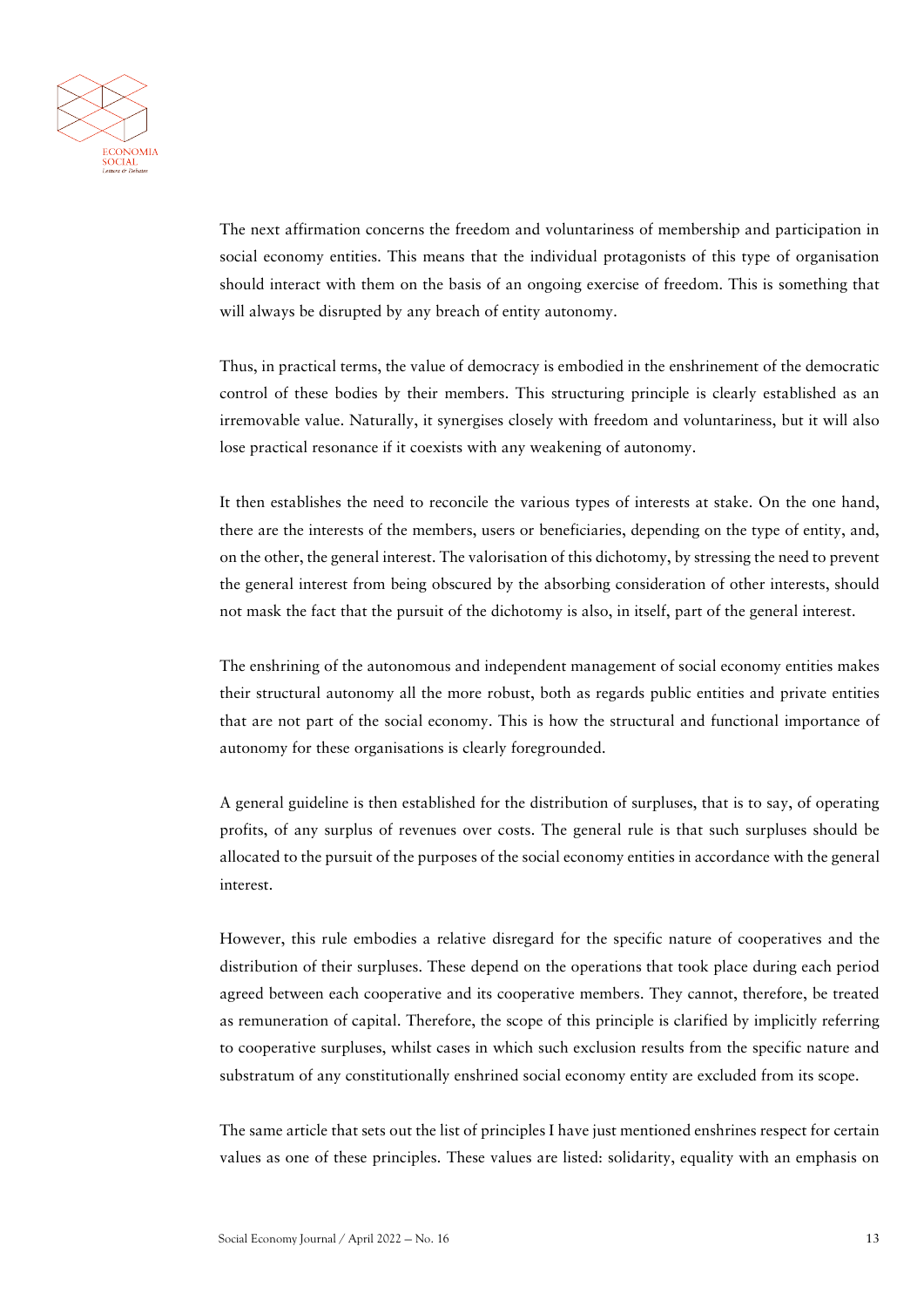

non-discrimination, social cohesion, justice with a focus on equity, transparency, shared individual and social responsibility and subsidiarity.

4.3. The resonance of the cooperative identity is clearly seen if we analyse these principles and values as a whole. The lengthy process of bedding down this identity and its plurinational and multifaceted nature, as well as the complexity brought about by its explicit entrepreneurial dimension, reveal the reason for this resonance.<sup>[5](#page-13-0)</sup>

It can also be seen that the energies that have been commented on specifically induce adherence to some of these principles and values and even shape the way of being for some types of entities. In at least two cases this is particularly noticeable.

In order not to restrict cooperation, which is the result of cooperative energy, and to aspire to maximum fruitfulness, such cooperation must be free and voluntary. It will also not be able to withstand any breach of autonomy or, concomitantly, any hetero-managerial pressure, without incurring severe damage. Without democracy, it would be difficult for this system of forces not to come off the rails and run the risk of dissipation. However, if it functions satisfactorily, it will, quite naturally, enact the primacy of people.

In the case of solidarity, the materialisation of solidary energy, in addition to being seen as a value in its own right, is especially congruent with the values of equality, social cohesion and justice. It gains consistency through its faithfulness to the instrumental values of transparency, the sharing of individual and social responsibilities and subsidiarity. All this favours and strengthens the pursuit of social objectives.

## 5. **CONCLUSION**

The social transformation inherent in an exit from capitalism, naturally led by public institutions, does negate the need for a corresponding endogenous dynamic in civil society. In civil society, the

<span id="page-13-0"></span><sup>5</sup> For a more detailed study of this issue, see, among others, Rui Namorado: *Os princípios cooperativos*  (1995) (The cooperative principles), Coimbra, Fora do Texto. and *Cooperatividade e Direito Cooperativo* (2005) (Cooperativity and Cooperative Law), Coimbra, Almedina.